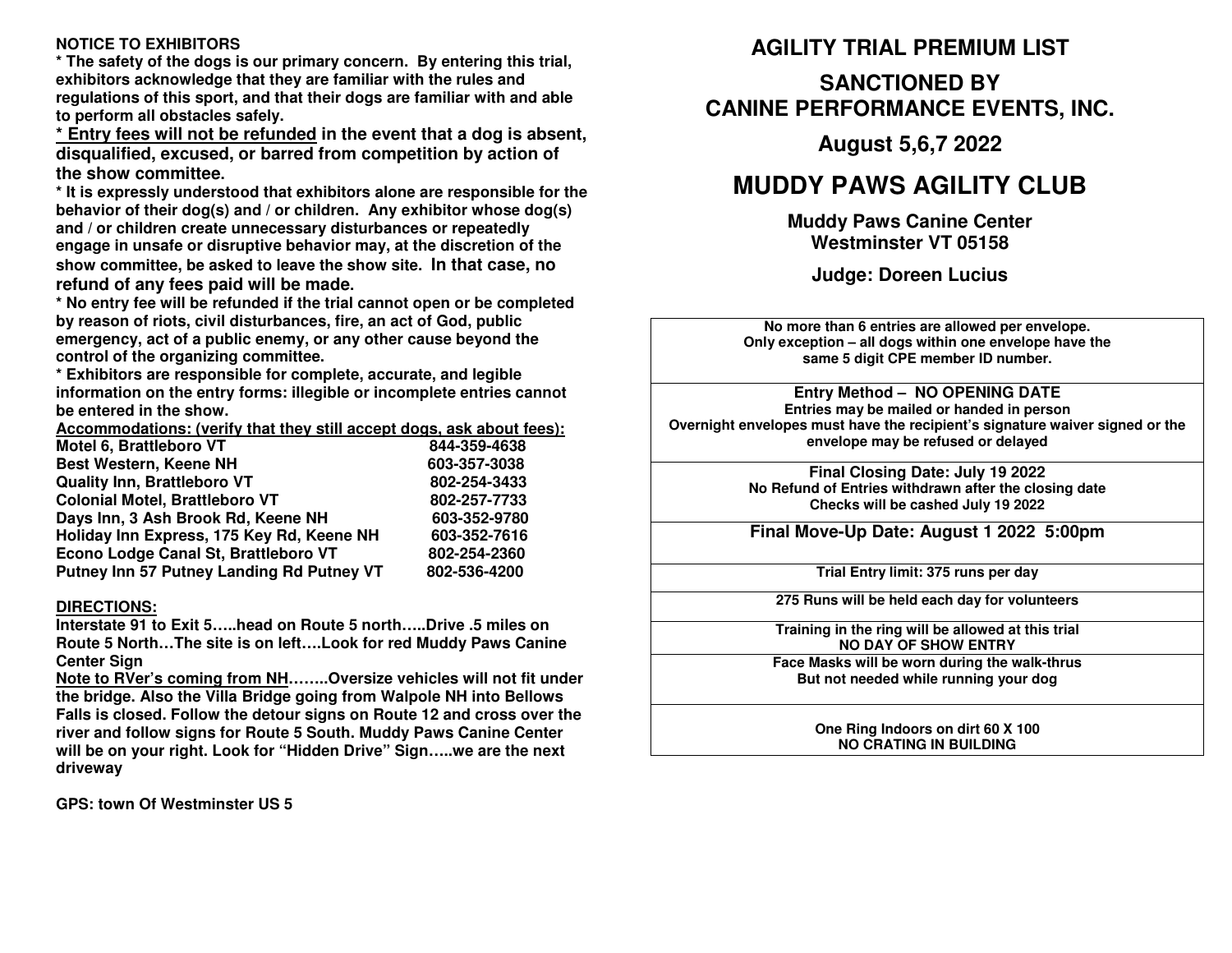| <b>Trial Chairperson</b>                                                      |                                  | <b>Trial Secretary</b>   |                                                                            |  |  |
|-------------------------------------------------------------------------------|----------------------------------|--------------------------|----------------------------------------------------------------------------|--|--|
|                                                                               |                                  |                          | Paul Lucius                                                                |  |  |
| Alyssa Todd                                                                   |                                  |                          | 6643 US 5                                                                  |  |  |
| fleabegone@myfairpoint.net                                                    |                                  |                          | Westminster VT 05158                                                       |  |  |
| 603-860-4068                                                                  |                                  |                          | fleabegon@yahoo.com                                                        |  |  |
|                                                                               | 802-463-4778                     |                          |                                                                            |  |  |
|                                                                               |                                  | <b>Committee Members</b> |                                                                            |  |  |
|                                                                               | Judy Raffone, Betsey Kamel       |                          |                                                                            |  |  |
|                                                                               |                                  |                          |                                                                            |  |  |
|                                                                               |                                  |                          | The following order is the scheduled order for the trial to be run. If the |  |  |
|                                                                               |                                  |                          | order needs to be changed for the trial due to extreme pre-trial           |  |  |
|                                                                               |                                  |                          | circumstances, it will be posted in the confirmation letter sent to pre-   |  |  |
|                                                                               |                                  |                          | entered exhibitors. The order will only be changed at the trial in the     |  |  |
|                                                                               |                                  |                          | case of an extreme reason and must be agreed upon by the host club         |  |  |
|                                                                               | and judge(s).                    |                          |                                                                            |  |  |
| <b>FRI AUG 5</b>                                                              | <b>SAT AUG 6</b>                 |                          | <b>SUN AUG 7</b>                                                           |  |  |
| $L1-LC$                                                                       | LC-L1                            |                          | $L1-LC$                                                                    |  |  |
| <b>STANDARD RD1</b>                                                           |                                  |                          |                                                                            |  |  |
| <b>STANDARD RD2</b>                                                           | <b>COLORS</b>                    |                          | <b>SNOOKER</b>                                                             |  |  |
|                                                                               | <b>STANDARD</b>                  |                          | <b>STANDARD</b>                                                            |  |  |
| <b>Running Levels back</b><br>to back                                         | <b>JACKPOT</b>                   |                          | <b>WILDCARD</b>                                                            |  |  |
|                                                                               | <b>JUMPERS</b>                   |                          | <b>FULLHOUSE</b>                                                           |  |  |
| (L1 Rd1/L1 Rd 2)                                                              |                                  |                          |                                                                            |  |  |
|                                                                               | <b>MEASURING &amp; CHECK-IN:</b> |                          |                                                                            |  |  |
|                                                                               |                                  |                          |                                                                            |  |  |
| Fri 2:30 First Dog online 3:00<br>Sat/Sun 7:30 Dog on line at 8:00am          |                                  |                          |                                                                            |  |  |
| See the forms page at www.k9cpe.com for a membership form.                    |                                  |                          |                                                                            |  |  |
| See "Registering with CPE" in the online rulebook for registration questions. |                                  |                          |                                                                            |  |  |
|                                                                               |                                  |                          |                                                                            |  |  |

**PRIZES & AWARDS: Placement rosettes or ribbons will be awarded for 1st through 4th place for Qualifying and non-qualifying scores for all classes. Dogs with an NT (no time) are not eligible for any ribbons. Qualifying ribbons will be awarded to all dogs receiving a qualifying score, and Jr Handlers in Standard.** 

#### **EXERCISE YOUR DOG RESPONSIBLY! PLEASE PICK UP AFTER YOUR DOG AT THE SHOW SITE AND HOTELS! ALL DOGS MUST BE ON LEASH EXCEPT WHEN IN THE RING OR WARM UP AREA. THERE IS A LEASH LAW IN THE TRIAL SITE'S STATE.**

**OBSTACLES**: The following obstacles may be used. Obstacle specifications shall meet the current CPE obstacle requirements

| A-frame - 9' sides, rubber granules/slatted   |              | Dog Walk - 12' rubber granules/slatted |                                              |
|-----------------------------------------------|--------------|----------------------------------------|----------------------------------------------|
| Teeter – 12' plank, rubber granules, slatless |              |                                        | Weave poles $-24$ " poles - center to center |
| Jumps: Bar, Spread, Panel, Broad, Tire        | Open Tunnels |                                        | Pause Table-Games Only                       |

Trials run smoother with your help! ☺ Please send this form with your entry!

We are looking for volunteers to help at our trial. If you are able to help out, please fill out the form below and return it with your entry. **There will be worker raffle prizes available** 

NAME: \_\_\_\_\_\_\_\_\_\_\_\_\_\_\_\_\_\_\_\_\_\_\_\_\_\_\_\_\_\_\_\_\_\_\_\_\_\_\_\_\_\_\_\_\_\_\_\_\_\_\_

EMAIL: \_\_\_\_\_\_\_\_\_\_\_\_\_\_\_\_\_\_\_\_\_\_\_\_\_\_\_\_\_\_\_\_\_\_\_\_\_\_\_\_\_\_\_\_\_\_\_\_\_\_

Phone: \_\_\_\_\_\_\_\_\_\_\_\_\_\_\_\_\_\_\_\_\_ Dog's Name:\_\_\_\_\_\_\_\_\_\_\_\_\_\_\_\_\_\_\_

**Please Circle the job you want to do:** 

| <b>Friday</b>         | Saturday              | Sunday                |
|-----------------------|-----------------------|-----------------------|
| <b>Gate Steward</b>   | <b>Gate Steward</b>   | <b>Gate Steward</b>   |
| Scribe                | Scribe                | Scribe                |
| Timer                 | Timer                 | Timer                 |
| <b>Ring Crew</b>      | <b>Ring Crew</b>      | <b>Ring Crew</b>      |
| <b>Course Builder</b> | <b>Course Builder</b> | <b>Course Builder</b> |
| Leash Runner          | Leash Runner          | Leash Runner          |

Don't worry if you don't know how to do a job! They are easy and we can show you how!

## **My Dog(s) are entered in (classes), at these heights (circle allthat apply)**:

| Standard Level 1 2 3 4/5/C / 4 8 12 16 20 24  |  |  |  |  |  |  |
|-----------------------------------------------|--|--|--|--|--|--|
| Colors Level 1 2 3 4/5/C / 4 8 12 16 20 24    |  |  |  |  |  |  |
| Wildcard Level 1 2 3 4/5/C / 4 8 12 16 20 24  |  |  |  |  |  |  |
| Snooker Level 1 2 3 4/5/C / 4 8 12 16 20 24   |  |  |  |  |  |  |
| Jackpot Level 1 2 3 4/5/C / 4 8 12 16 20 24   |  |  |  |  |  |  |
| FullHouse Level 1 2 3 4/5/C / 4 8 12 16 20 24 |  |  |  |  |  |  |
| Jumpers Level 1 2 3 4/5/C / 4 8 12 16 20 24   |  |  |  |  |  |  |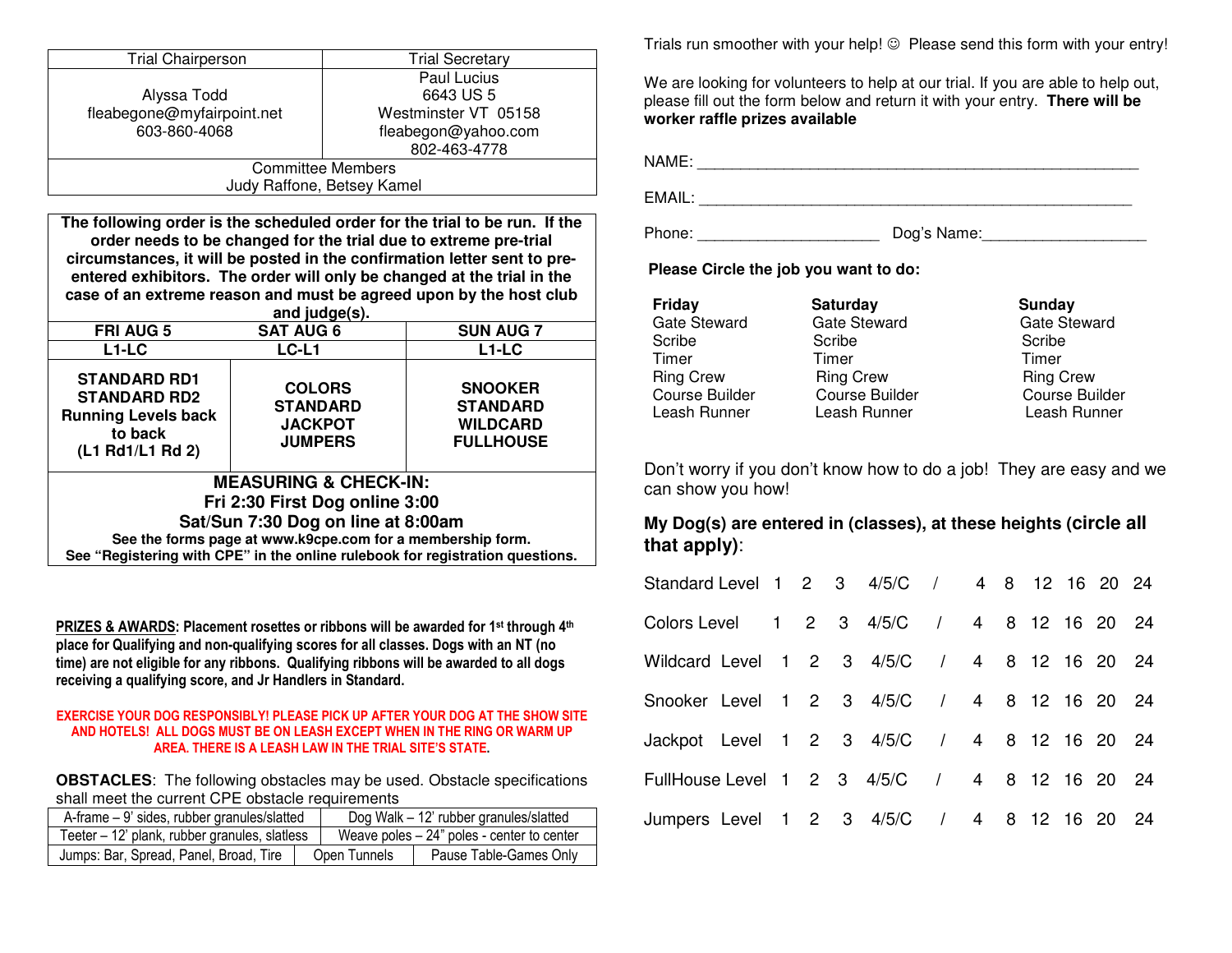**CPE trial rules – shortened version: see the online rulebook at www.k9cpe.com for registration info, "Registering with CPE" and further info on height categories and rules.**

**Jump Heights** – no dog will jump lower than 4"

P-Card = Permanent Card: the lowest allowable Regular height a dog may jump inCPE.

| <b>Measurement</b>    | Regular<br>(P-card or higher) | <b>Veterans</b> | <b>Enthusiast</b> | <b>Specialist</b> |
|-----------------------|-------------------------------|-----------------|-------------------|-------------------|
| 8" or less            | "י                            | 4"              | 4"                | 4"                |
| over 8", 12" or less  | יי א                          | 4"              | 4"                | 4"                |
| over 12", 16" or less | 12"                           | 8"              | 8"                | 4"                |
| over 16", 20" or less | 16"                           | 12"             | 12"               | 8"                |
| over 20", 24" or less | 20"                           | 16"             | 16"               | 12"               |
| over 24"              | 24"                           | 20"             | 20"               | 16"               |

General CPE rules for entries/show site:

- $\geq$  Dogs must be at least 15 months or older the first day of the trial  $\geq$  Dlind (both over) lamp in access or aggressive dogs may not a  $\triangleright$
- ► Blind (both eyes), lame, in season or aggressive dogs may not enter the site in the site of the show The Club may choose to evolude any of the chown from the site show. The Club may choose to exclude any of the above from the site.
- Dogs must be registered with CPE prior to the closing date of the trial, or<br>by the trial data for Day Of Show ontries. Bogistration forms are an the by the trial date for Day Of Show entries. Registration forms are on theForms page: <u>www.k9cpe.com</u>. Forms MUST be mailed to CPE and are processed 2-3 times per week. CPE ID numbers are emailed to legibleemail addresses. Registrations can only be processed from mailedforms.
- $\triangleright$  Dogs must be able to be measured at their first show. If a dog cannot be measured the dog cannot run and no refund will be journed. Dogs within  $\blacktriangleright$ measured, the dog cannot run and no refund will be issued. Dogs within ½" of a jump height require at least one more measurement. When dogsreach their second birthday, a measurement is required. All dogs mustbe measured at their first trial regardless of jump height.
- $\blacktriangleright$ Only CPE Judges can measure dogs.
- $\triangleright$  Electronic shock collars are not allowed at ANY CPE trial – training or bark.
- > Handlers in all classes are permitted to walk the course, without a dog, prior to the start of the class. A warm-up jump shall be provided for allentered dogs. No relieving of dogs in the warm-up area.

## **Dogs in the ring, leashes, exiting the ring**

- ▶ Dogs shall run without anything attached to its body. This is for the postatu of the dog. This includes not attached wrope or any other its safety of the dog. This includes no: stitches, wraps or any other item. The only exception is a small barrette or rubber band to keep hair out of a dog's eyes.
- > Leashes may not have anything (other than name/license tags) attached<br>to them when used in the ring to them when used in the ring.
- > Dogs may enter the ring on a collar, quick release harness or head halti/ leader. If prong collars are allowed per the show site, they may not be used to take a dog into the ring.
- ► Handlers may carry their leash with them on the course if done so, the leash must be out of cight or clinned around the weist or aboulders leash must be out of sight or clipped around the waist or shoulders.
- > Dogs must be under the handler's control when leaving the ring or the<br>index may opter the run as No Time. NT judge may enter the run as No Time - NT.

## **Training a dog in the ring during a run**

 There is no training in the ring at a CPE agility trial. First offense will result in an excusal from the run. Further offenses will result in additional excusals for the day/weekend per the judge's discretion. This is for the safety of the dog. The following items are not considered training in the ring (also see FEO):

- $\triangleright$  Dog grabbing it's leash at the end of a run (if the run has not yet ended,<br>the dag would resolve an NT) the dog would receive an NT)
- $\triangleright$  Asking the dog once for a sit or down on the table in the point games (asking more than once will be a delay of finish, 5 faults/points)
- The following items are considered training in the ring:
- $\triangleright$  Violating the 4 paw safety rule (directing the dog back onto the contact)
- Start line stay leaving the dog and going back again to reposition the<br>deg ofter the bandler passes the plane of the first obstacle (befare the dog after the handler passes the plane of the first obstacle (before the handler leaves the dog, repositioning or repeated commands can be adelay of start)
- $\triangleright$  Putting the dog back on the table in the point games

### **While running on course**

- > The handler will direct the dog through the course without a collar or lead.
- > Food, toys, training devices (includes fanny packs and leash<br>ethnomorphisms and ellowed within 10' feet of the ring. Client attachments) are not allowed within 10' feet of the ring. Clickers, training whistles and squeaky toys are not to be used within distraction distanceof the ring.
- > The handler may not carry anything that could aid the dog in its<br>norformance. Evaluation: Handleanned/Differently Abled Handle performance. Exclusion: Handicapped/Differently Abled Handlers using a cane, scooter, wheelchair, etc., to enable their progression around thecourse.

 The handler may use any verbal or visual commands to direct the dog through the course. The Judge may assess a 5 fault penalty to elimination for any command that is not given in a sportsmanlike manner. Faults can be, but are not limited to: foul or abusive language, display of anger, extreme frustration or excessive harshness. If the fault is severe enough, the Judge has the right to excuse the exhibitor from the ring and / or the remainder of the trial. If excused from the trial, a report would be filed with CPE. See Faults, Eliminations and Excusals in the rulebook.

**Questions?** See the rules page on the website, www.k9cpe.com or your<br>printed rulebook. If you have further questions, email CPE printed rulebook. If you have further questions, email CPE – linda@cpe.dog.

# **Run Safe, Have Fun, Run Fast, Run Clean!**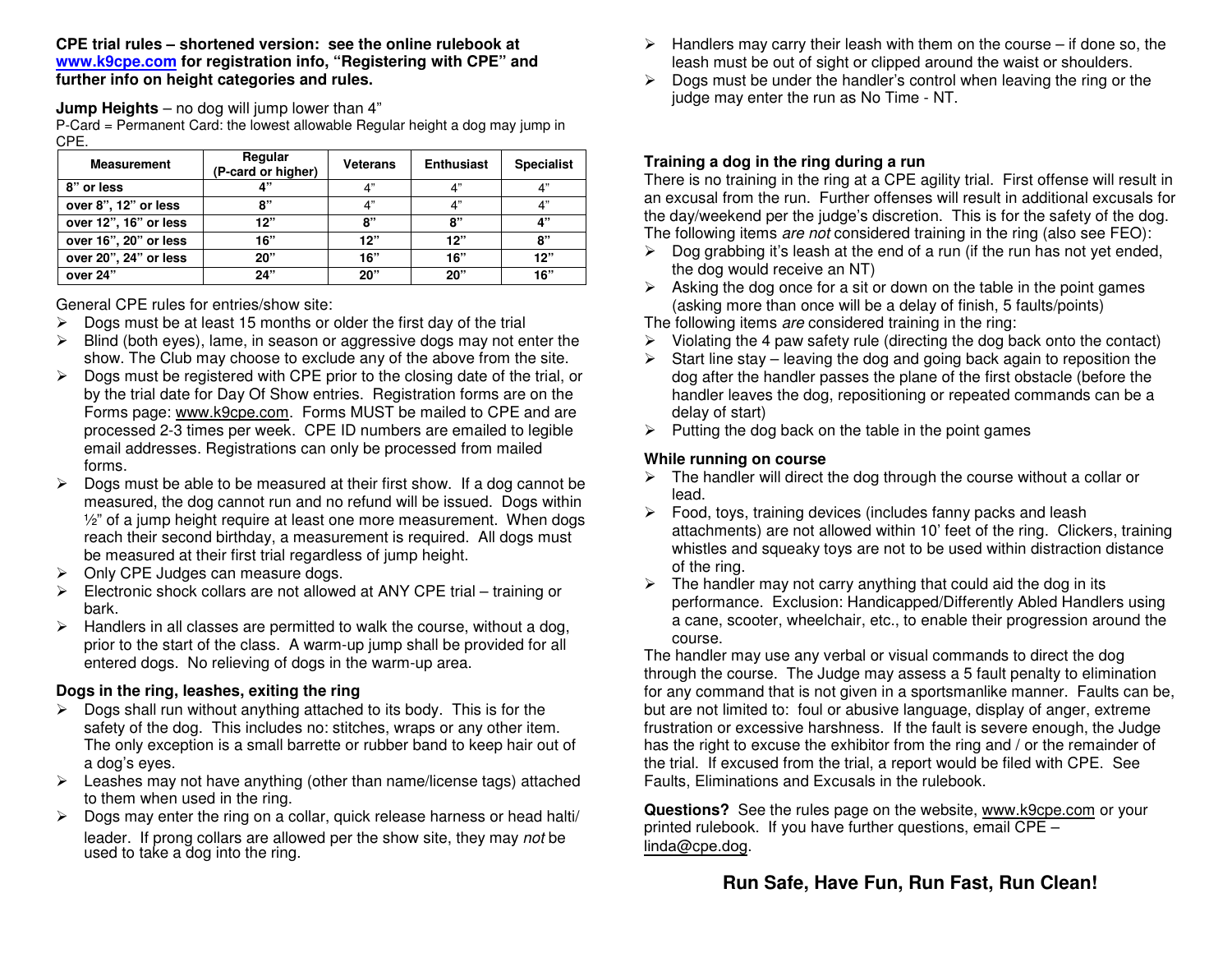|                                                                                                                       | Official CPE Entry Form - MUDDY PAWS          |            |                                |                                                           |                                           |  |  |
|-----------------------------------------------------------------------------------------------------------------------|-----------------------------------------------|------------|--------------------------------|-----------------------------------------------------------|-------------------------------------------|--|--|
| <b>Trial Dates: AUG 5,6,7 2022</b><br>Final Closing Date: JULY 19 2022                                                |                                               |            |                                |                                                           |                                           |  |  |
| Make entry fees payable in US funds to: Muddy Paws                                                                    |                                               |            |                                |                                                           |                                           |  |  |
| Mail Entries to: Muddy Paws 6643 US Route 5, Westminster VT 05158<br>PLEASE Write "TRIAL ENTRY" IN BOTTOM LEFT CORNER |                                               |            |                                |                                                           |                                           |  |  |
| Dog's CPE ID#                                                                                                         |                                               |            | Dog's Call Name                |                                                           |                                           |  |  |
|                                                                                                                       |                                               |            |                                |                                                           |                                           |  |  |
| <b>Breed</b>                                                                                                          |                                               |            |                                |                                                           |                                           |  |  |
|                                                                                                                       | Dog's Measurement if no P-Card has            |            |                                | Circle Dog's P-Card Height                                |                                           |  |  |
| been issued:                                                                                                          |                                               |            | 4                              | 12 16                                                     | 24<br>20                                  |  |  |
|                                                                                                                       | Circle Height Category to enter<br>(ONLY ONE) |            |                                | Circle One Jump Height<br>for the Height Category entered |                                           |  |  |
|                                                                                                                       | Regular Veterans/Early Vet                    |            | Regular                        | 4 8 12 16                                                 | 20 24                                     |  |  |
|                                                                                                                       | <b>Enthusiast</b>                             |            | Veterans                       | $\overline{4}$<br>8<br>12 <sup>7</sup>                    | 16<br>20                                  |  |  |
|                                                                                                                       | <b>Specialist</b>                             | <b>FEO</b> | Enthusiast                     | 12<br>4<br>8                                              | 16<br>20                                  |  |  |
|                                                                                                                       | Handicapped Handler                           |            | Specialist                     | 4<br>8<br>12 <sup>2</sup>                                 | 16                                        |  |  |
| Owner                                                                                                                 |                                               |            |                                |                                                           |                                           |  |  |
|                                                                                                                       | Handler (if different than owner)             |            |                                |                                                           |                                           |  |  |
| Address                                                                                                               |                                               |            |                                |                                                           |                                           |  |  |
| City / State / Zip                                                                                                    |                                               |            |                                |                                                           |                                           |  |  |
| Phone                                                                                                                 |                                               |            |                                |                                                           |                                           |  |  |
| Email                                                                                                                 |                                               |            |                                |                                                           |                                           |  |  |
| Jr Handler name & ID #                                                                                                |                                               |            |                                |                                                           |                                           |  |  |
|                                                                                                                       | <b>FRIDAY AUG 5</b><br>$L1-LC$                |            | <b>SATURDAY AUG 6</b><br>LC-L1 |                                                           | <b>SUNDAY AUG 7</b><br>L <sub>1</sub> -LC |  |  |
| Standard<br>Rd1                                                                                                       | 12345C                                        | Colors     | 12345C                         | Snooker                                                   | 12345C                                    |  |  |
| Standard<br>Rd 2                                                                                                      | 12345C                                        | Standard   | 12345C                         | Standard                                                  | 12345C                                    |  |  |
|                                                                                                                       |                                               | Jackpot    | 12345C                         | Wildcard                                                  | 12345C                                    |  |  |
|                                                                                                                       |                                               | Jumpers    | 12345C                         | Fullhouse                                                 | 12345C                                    |  |  |
| \$14 Per Class<br>Enter All 10 classes \$130                                                                          |                                               |            |                                |                                                           |                                           |  |  |
| Junior Handler: \$12 per class                                                                                        |                                               |            |                                |                                                           |                                           |  |  |
| An ID number is required to enter. Pending entries cannot be accepted                                                 |                                               |            |                                |                                                           |                                           |  |  |
| <b>TOTAL ENCLOSED US FUNDS:</b>                                                                                       |                                               |            |                                |                                                           |                                           |  |  |

#### **DISCLAIMER AND INDEMNITY – MUST BE SENT WITH ENTRY**

 **I / we acknowledge that I am / we are familiar with the current rules applying to CPE Agility Trials, including all terms and conditions contained in this Event Premium. I / we agree that the Host Club holding the Agility Trial has the right to refuse entry for cause which the Host Club, in its sole judgment, shall deem to be sufficient. Upon acceptance of this entry, I / we agree to hold (a) Canine Performance Events, Inc., (b) this Host Club, (c) the owner or lessee of the premises, (d) any sponsors of this event, and each of their members, directors, officers, agents, show secretary, show chairperson, show committee and employees harmless from any claim or loss or injury or expenses (including attorney fees) which may be alleged to have been caused directly or indirectly to any person or thing arising out of or in consequence of my / our participation in the Agility Trial or the act of my/our dog, howsoever such injuries or damage may be caused and whether or not the same may have been caused by negligence of the aforementioned parties or any of their employees or agents, or any other persons. I / we further agree to hold the aforementioned parties harmless from any claim or loss of this dog by disappearance, theft, death or otherwise, and from any claim for damage or injury to the dog, whether any claim be caused or alleged to be caused by the negligence of the Host Club or any of the parties aforementioned, or by the negligence of any other person, or any other cause or causes.** 

### **THIS DISCLAIMER MUST BE SIGNEDAND INCLUDED FOR A VALID ENTRY**

 **I / we agree to abide by the rules of CPE currently in effect at the time of the trial date and all terms and conditions pertaining to this Event. I/we testify that the dog entered is healthy and vaccinated or titered. I/we certify that the dog entered is not dangerous to any person or other dog. By signing below, I/we agree to the disclaimer and indemnity obligations on this entry form; including the statement below the signature line.** 

Signature – Owner or Parent / Guardian if Minor Date

Entry form MUST be signed and the Disclaimer MUST be attached for a valid entry

**No changes to trial results will be made once the trial has been completed – handlers are responsible for the accuracy of information in their confirmation from the trial secretary (dog's info, level, height category and/or jump height, etc), prior to running in a trial, and for reporting any discrepancies of posted results prior to leaving the trial site each day. This also includes if there was a correction to a scribe sheet – the handler must verify that the results were corrected as well.**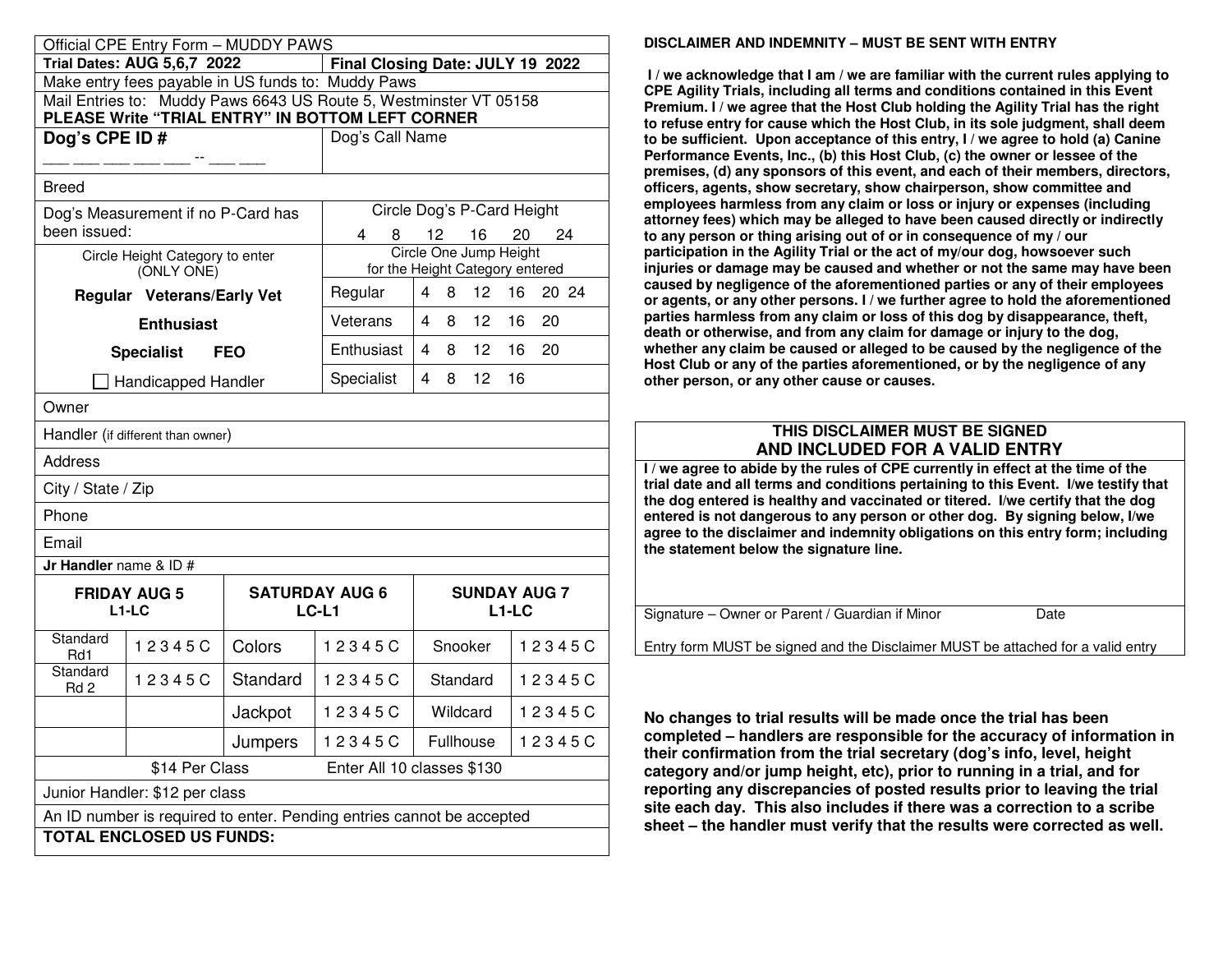#### **EMERGENCY SERVICES**

#### **Emergency Veterinarian Services**

**Westminster Animal Hospital** Westminster Station, Westminster, VT 05159 **802-722-4196**

**Walpole Veterinary Hospital** 2626 Brown Avenue, Walpole, NH 03608 **603-756-4731**

**SAVES** 

#### **63 Evans Dr, Lebanon NH 03766**

#### **Capital Area Veterinary Emergency Service (CAVES)**

 1 Intervale Road (off Fort Eddy Road), Concord, NH 03301 (71 miles / 1 hour 24 minutes from Westminster) www.capareaves.org **603-227-1199** Toll free call **877-929-1199**

### **Animal Emergency Clinic of Southern New Hampshire**

 2626 Brown Avenue, Manchester, NH 03103 **603-666-6677**Toll free call **800-974-6688** (86 miles / 1hr 42 min from Westminster)

#### **Veterinary Emergency & Specialty Hospital (VESH)**

 141 Greenfield Road (Rts 5/10, South Deerfield, MA 01373 **413-665-4911**(50 miles / 51 minutes from Westminster) www.veshdeerfield.com

#### **Tufts Veterinary Emergency Treatment & Specialties**

 200 Westboro Road, North Grafton, MA 01536 **508-839-5395** (118 miles / 2hr 37 minutes from Westminster) www.tuftsvets.org

### **Hospital (for humans)**

**Brattleboro Memorial Hospital** 

17 Belmont Avenue, Brattleboro, VT 05301 **802-257-0341**

#### **Springfield Hospital** 25 Ridgewood Road, Springfield, VT 05156 **802-885-2151**

**Cheshire Medical Center, Dartmouth-Hitchcock Keene** 580 Court Street, Keene, NH **603-354-5400** 

#### **Poison Control Centers**

 **Northern New England Poison Control Center 1-800-222-1222** www.mmc.org

 **ASPCA Animal Poison Control Center, 888-426-4435** www.aspca.org **Angell Poison Control Hotline, 877-2ANGELL** (\$60 fee, for animals)

**Emergency Calls – Fire / Police / Ambulance – Dial 911** 

## **Trial Address - Muddy Paws Canine Center 6643 US Route 5, Westminster, VT 05158**

## **VENDORS**

**Muddy Paws welcomes vendors, but there are provisions/restrictions and preregistration required. Please email us at fleabegon@yahoo.comfor vendor registration form.** 

**Vendors are requested to pay a vendor registration fee of \$25.00 per day** 

**No electricity available Limited Parking, Please see parking attendant**

## **MUDDY PAWS On-Site CAMPING**

Overnight camping is available at the site for \$10.00 per night. **There are no hook-ups available at the site**. **Please complete the form below and include a separate check made out to Muddy Paws Canine Center for the camping fees!! We must have your reservation and camping check by the trial closing date on.** 

We will be camping at the trial site on the following nights:

| <b>Friday Night</b>     | Saturday Night                  | <b>Sunday Night</b> |         |
|-------------------------|---------------------------------|---------------------|---------|
| Total fees:             | nights $x $10$ per night = $$1$ |                     |         |
| Name:                   |                                 |                     |         |
| Address:                |                                 |                     |         |
| Phone:                  |                                 |                     |         |
| Email:                  |                                 |                     |         |
| Circle One:             |                                 |                     |         |
| Tent                    | Trailer ft long                 | Motorhome           | ft long |
| Generator (circle one): | No<br>Yes                       |                     |         |
|                         | Slide-Out                       | No Slide-Out        |         |

*Setting up***: You must check-in with the designated Muddy Paws staff person before proceeding to the field behind the barn to park There are assigned sites for those with generators and Barking Dogs. Please do not set up without sure you are in the correct spot. We will ask you to move. Thank You**